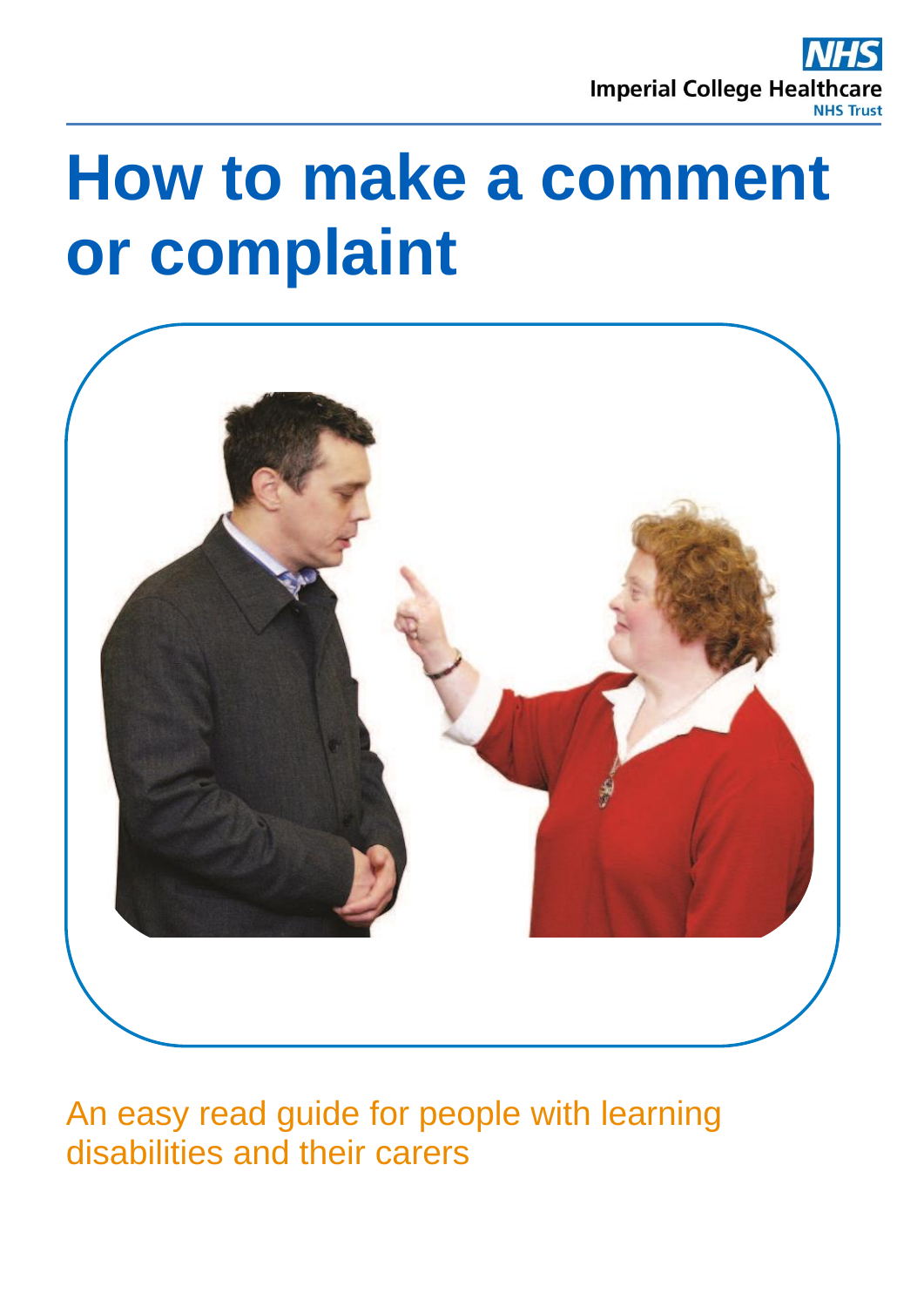### **Making a comment**



We would like you to tell us what you think of our hospitals and the support you receive.



Please tell us if we can do better.



If you have had a good experience, we would like you to tell us about it.



This is how you can give us your comments:

• speak to someone from our patient advice and liaison service (PALS)



 use one of the hand-held computers on the ward or department you are visiting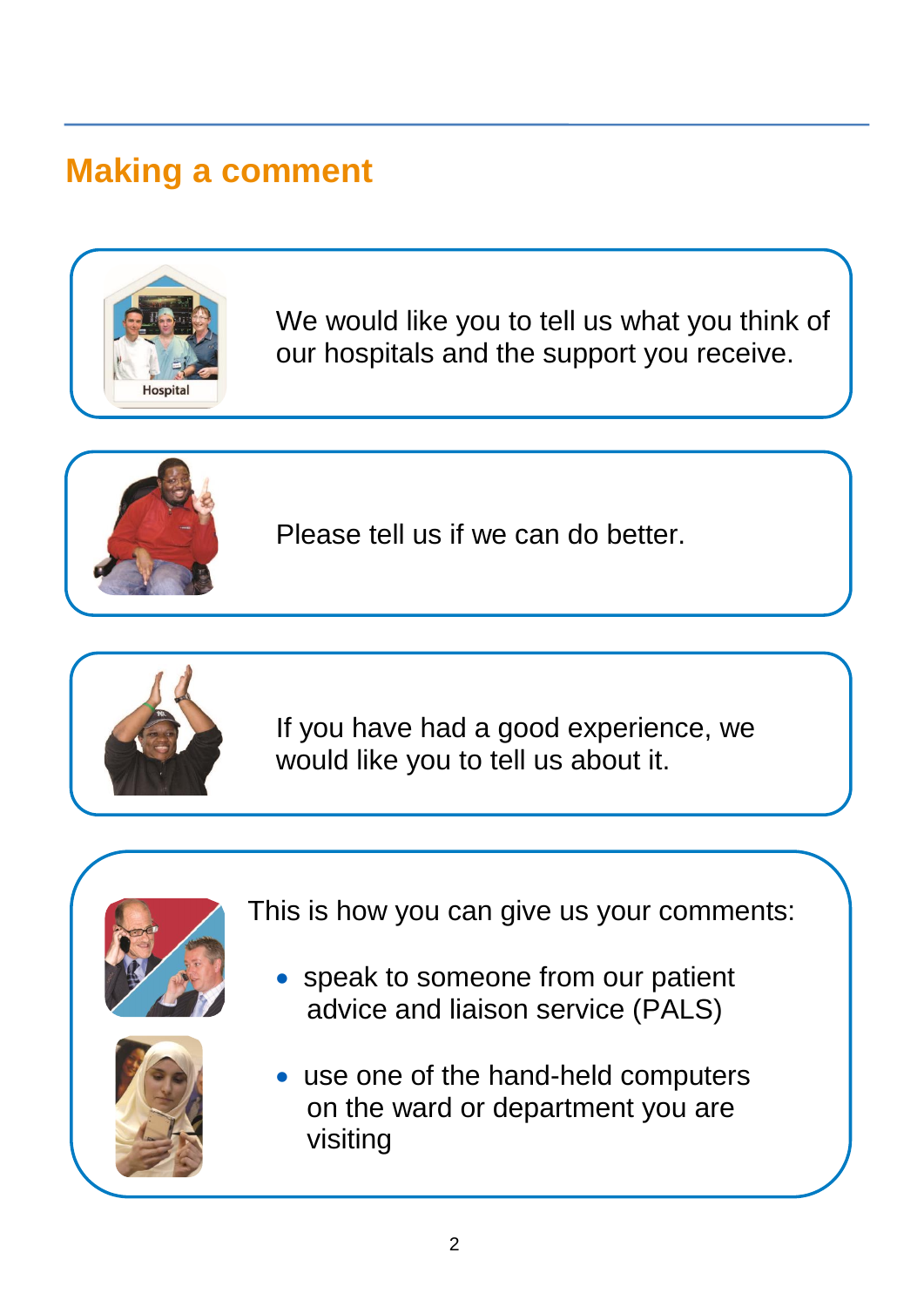### **If you are not happy with the care or treatment you receive**



The Trust hopes to offer good support to all patients.



Sometimes things go wrong.



If you are not happy with the support you have received, you should tell us as soon as possible.



This booklet will tell you:

- how to complain
- the steps you will need to take
- who can give you support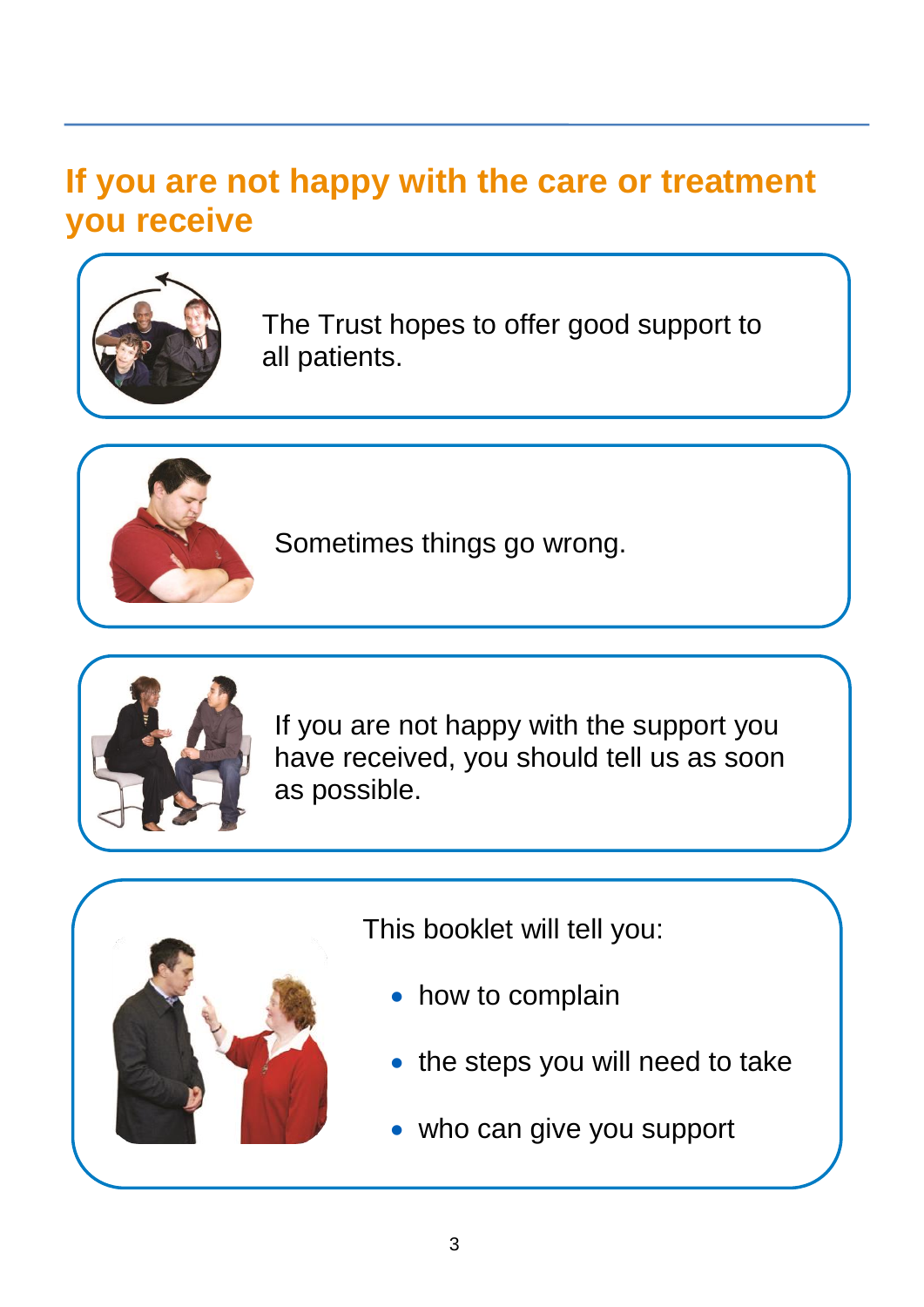### **Step 1: how to make an informal complaint**



If you are not happy you should speak to the hospital staff caring for you.

Often things can be put right this way.



If you want to talk about the problem with someone else in the hospital, you can contact the patient advice and liaison service, PALS.



PALS can speak to the ward or department and try to put things right.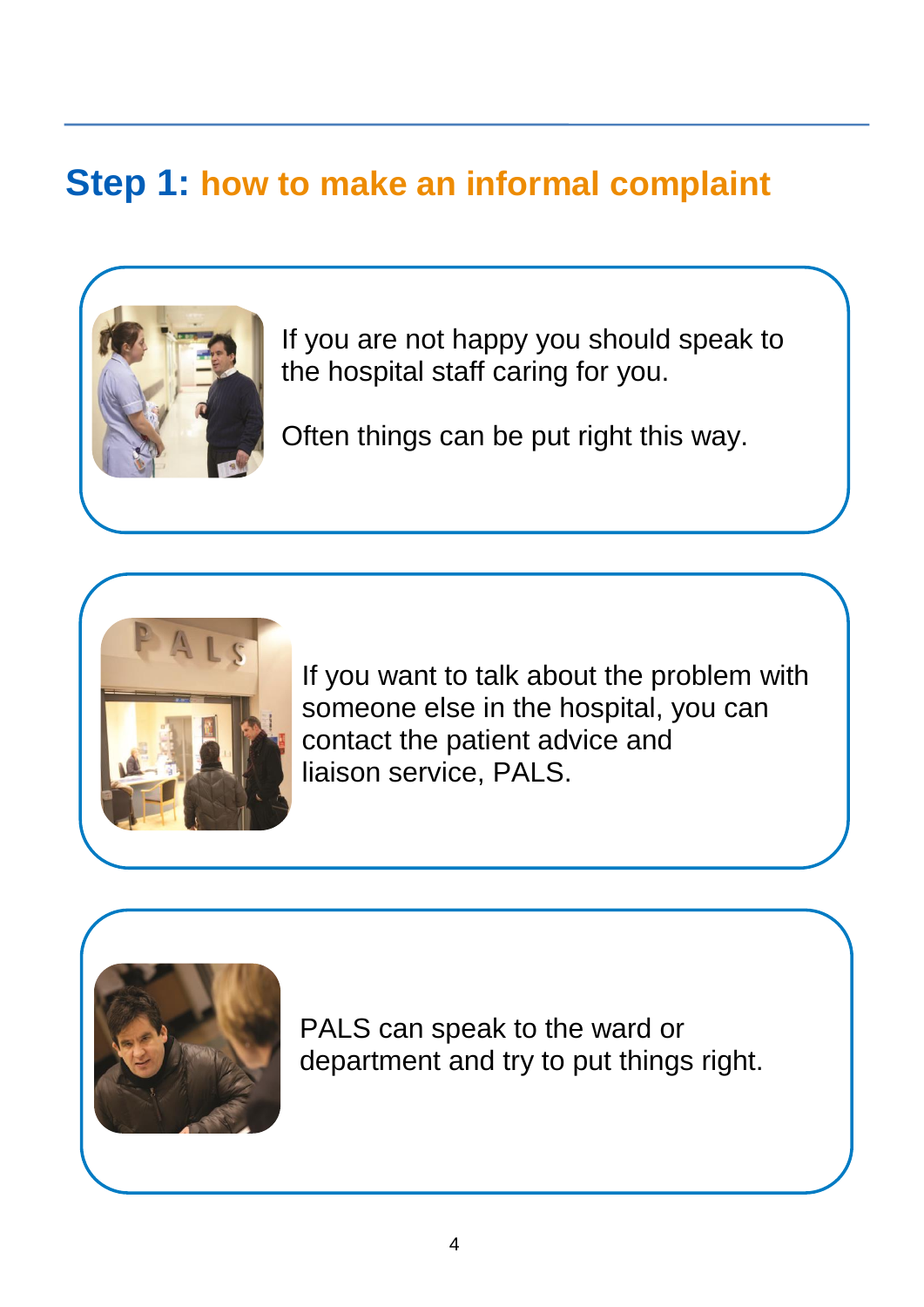### **Using PALS**



Every hospital has a patient advice and liaison service (PALS). They can help you with:

- any questions you have about your visit
- putting right any problems during your visit
- speaking to the ward or department on your behalf

We have PALS services at these hospitals:

- Charing Cross Hospital
- St Mary's Hospital
- Hammersmith Hospital

You can also contact PALS by telephone:



**Hospital** 

Charing Cross, Hammersmith and Queen Charlotte's & Chelsea hospitals on: **020 3313 0088** St Mary's and Western Eye hospitals on: **020 3312 7777**

or by email: [imperial.pals@nhs.net](mailto:imperial.pals@nhs.net)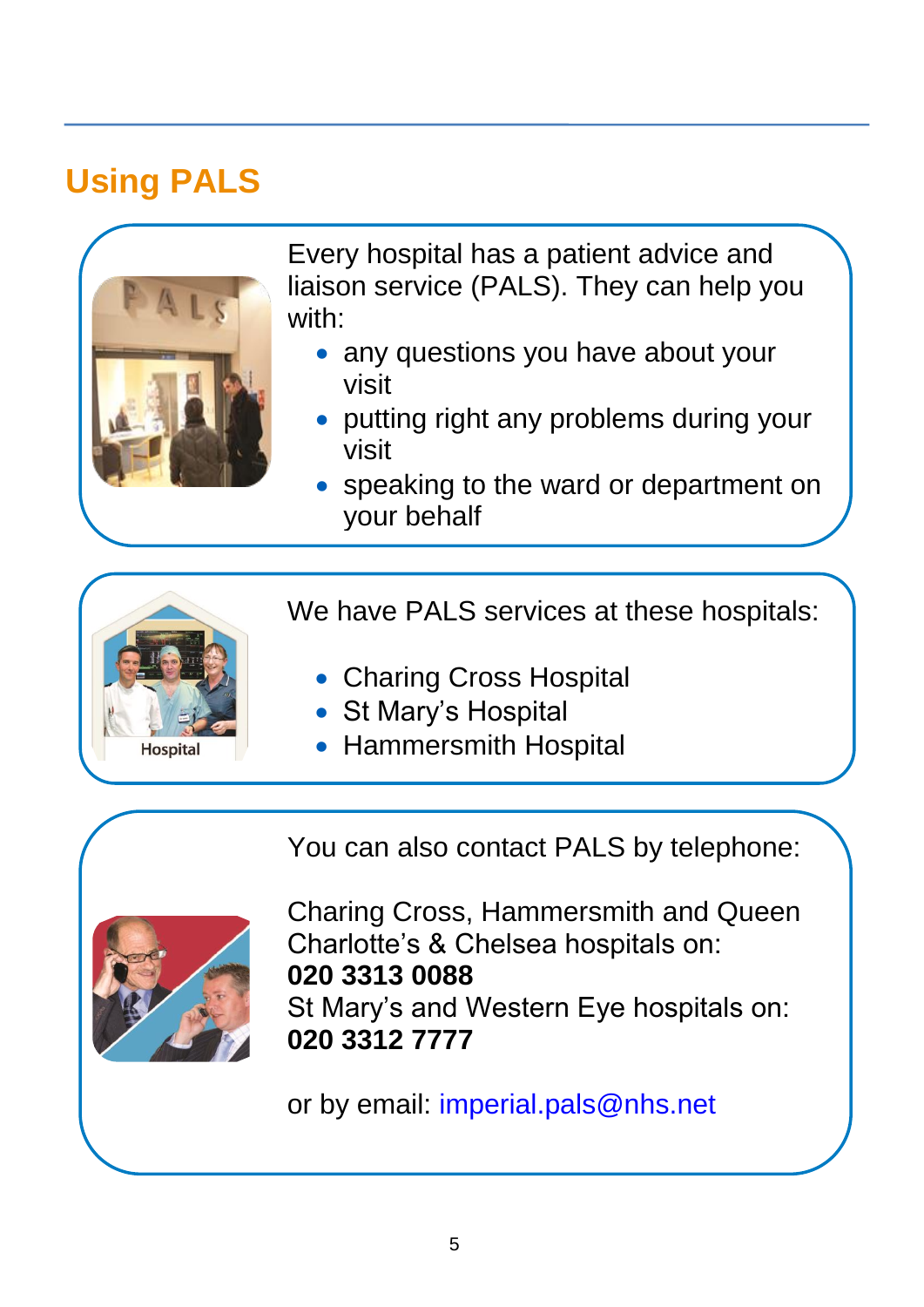### **Professional advocacy**



Professional advocates can help people with difficult problems or situations.

A professional advocate could:

- help you to understand your health problem or condition
- try to find out what you want to know
- support you to say what you want
- help hospital staff to support you in a way that works for you
- help you to make a complaint



**The Advocacy Project** supports people with learning disabilities who live in Westminster, Camden or the Royal Borough of Kensington and Chelsea.

Telephone: **020 8969 3000**

Email: [info@advocacyproject.org.uk](mailto:info@advocacyproject.org.uk)



**Hammersmith & Fulham Mencap** supports people with learning disabilities who live in the Royal Borough of Hammersmith & Fulham. Telephone: **020 8748 5168** Email: [info@hfmencap.org](mailto:info@hfmencap.org)



**Mencap** - empower me - supports all people with learning disabilities. Telephone: **0808 808 1111** Email: [helpline@mencap.org.uk](mailto:helpline@mencap.org.uk)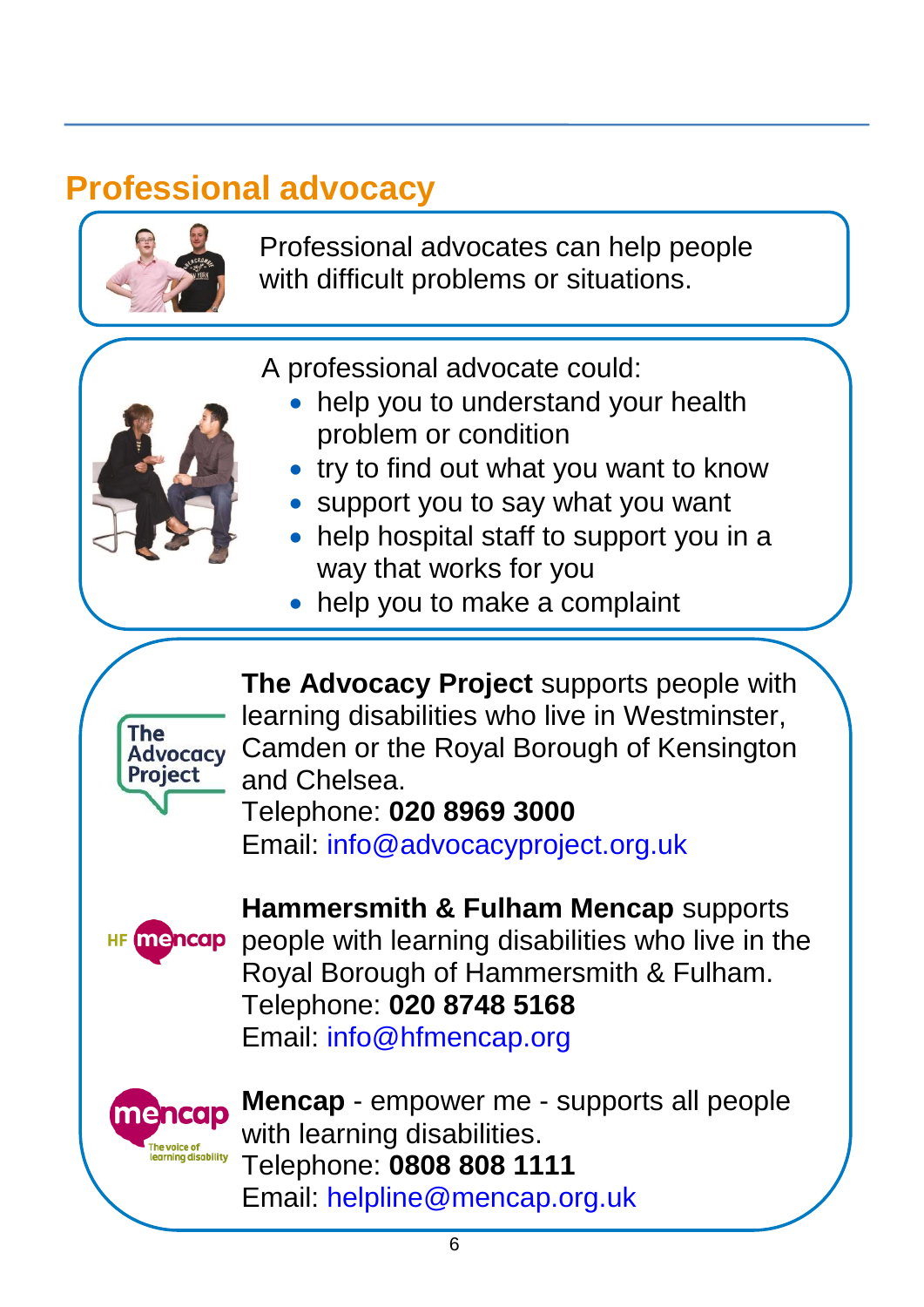# **Step 2: making a formal complaint**



If you feel that your concerns have not been put right you can make a formal complaint.

To make a formal complaint you should write to us at:



Complaints department Fourth floor Salton House St Mary's Hospital Praed Street London W2 1NY

W2 1NY



Or you can email us at: [ICHC-tr.Complaints@nhs.net](mailto:ICHC-tr.Complaints@nhs.net)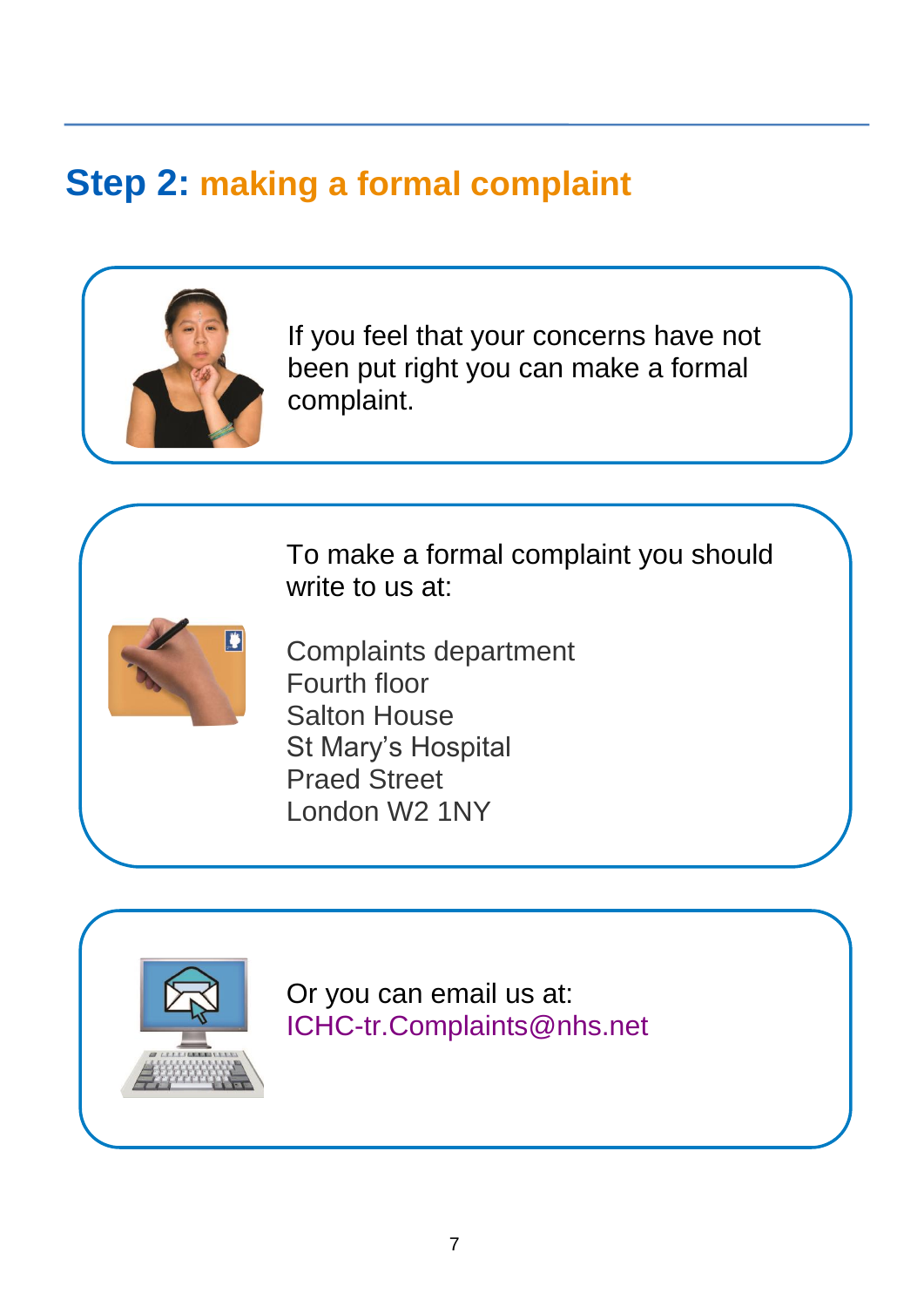### **Here are some ideas about what to include in your letter**



#### **Include:**

- your name and address
- date of birth and
- hospital number (if you know it)



#### **Be brief:**

- keep your letter to no more than two pages if possible
- if the complaint is complicated, attach a list of things that happened

#### **Suggest how things could be improved:**

- say what you expect to happen
- put your concerns politely but firmly

#### **Make sure your letter is received:**

send your letter by recorded delivery



#### **Keep copies:**

• keep a copy of all letters you send or receive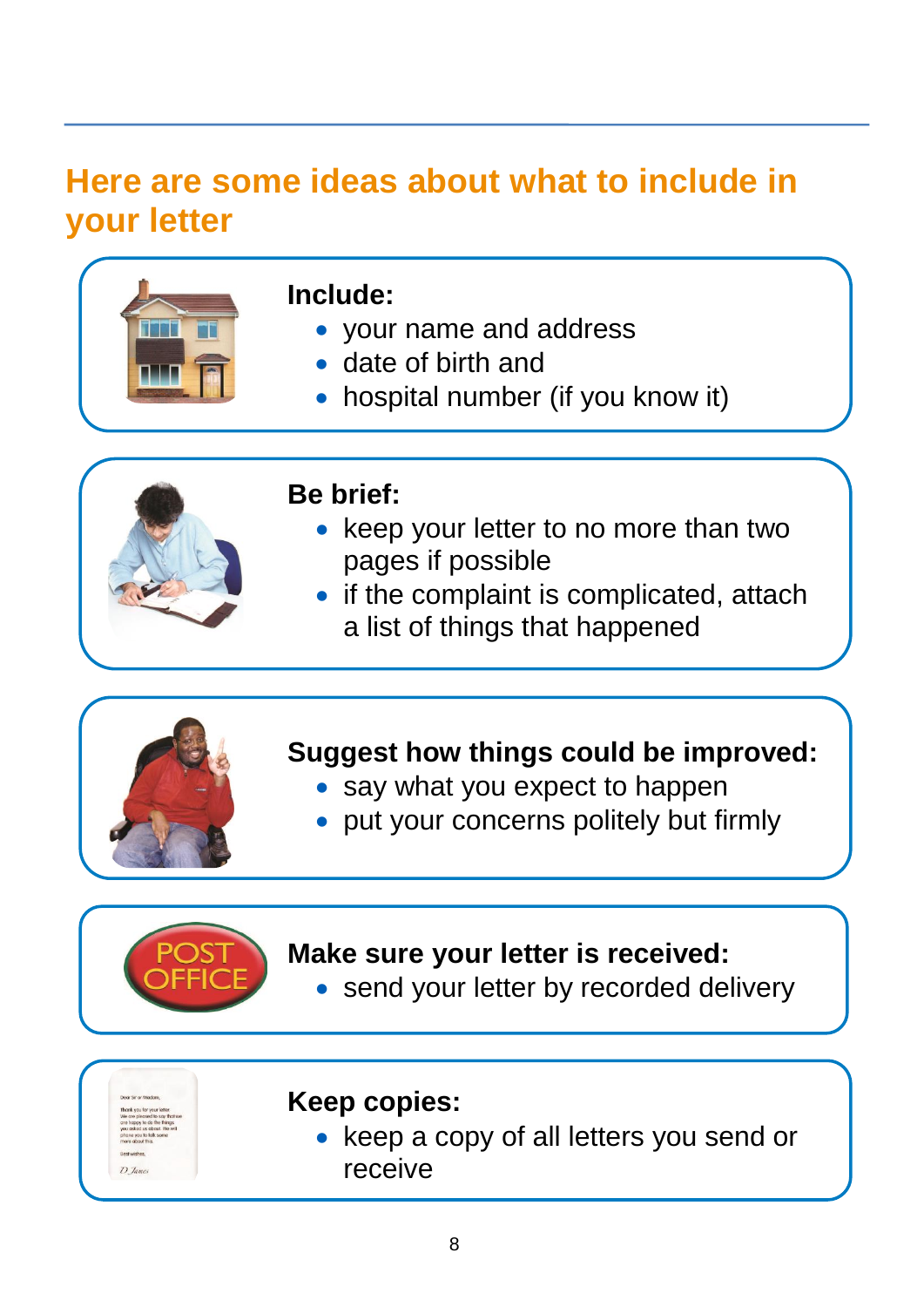



Remember, if you need advice about making a complaint you can contact the patient advice and liaison service, PALS.

The contact details for PALS are on page 5.



You can also get support from:

- a professional advocate
- the independent complaints advice service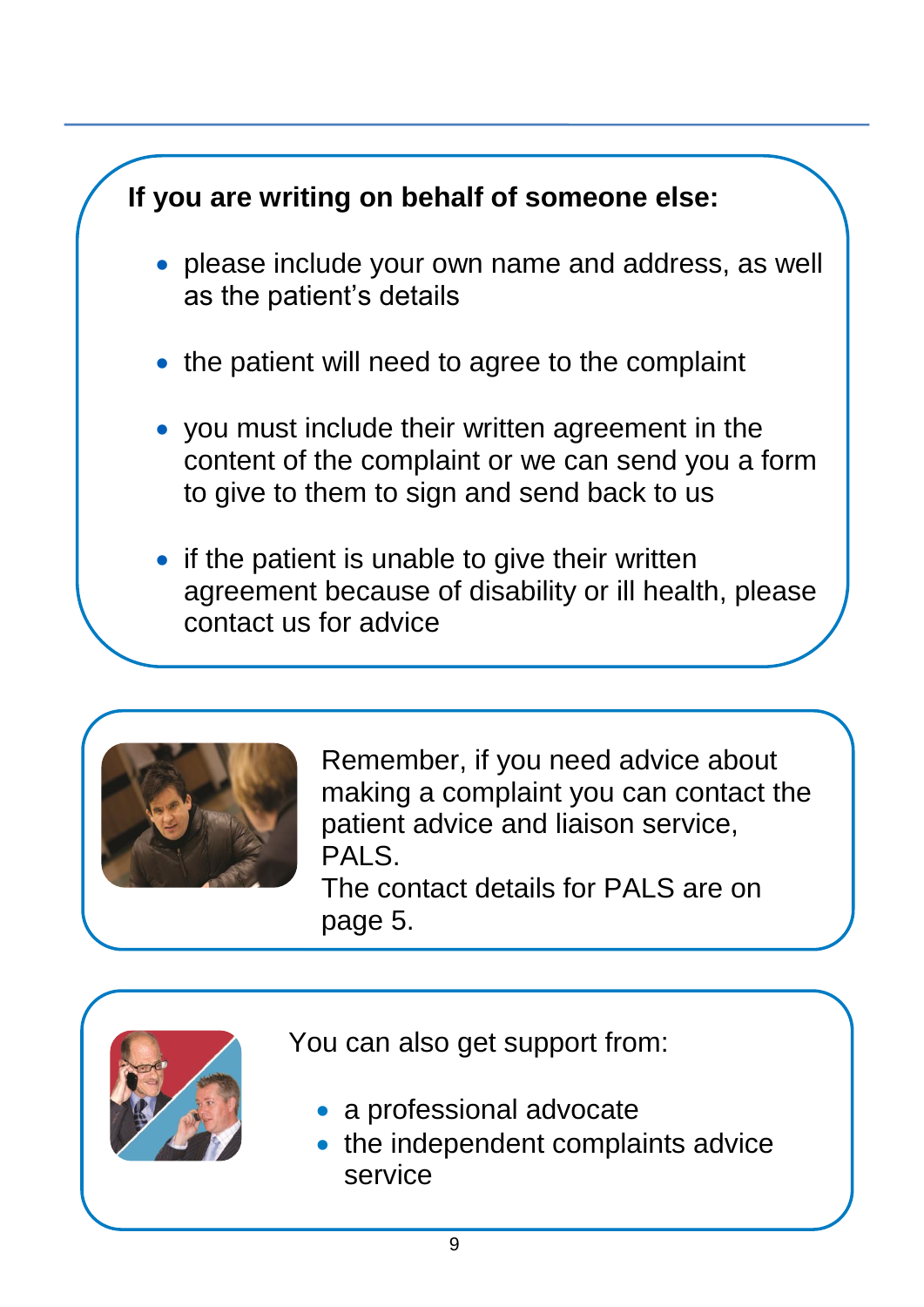# **NHS Complaints Advocacy (NCA)**



NHS Complaints Advocacy (NCA)



The NCA could help you by:

- providing information about making a complaint
- helping you to write letters and making sure you send them to the right person
- going with you to any meetings about your complaint
- contacting and speaking to the hospital (if you agree to this)



#### **How to contact the NCA**

Telephone: 0300 330 5454 Email: [nhscomplaints@voicability.org](mailto:nhscomplaints@voicability.org) [www.nhscomplaintsadvocacy.org](http://www.nhscomplaintsadvocacy.org/)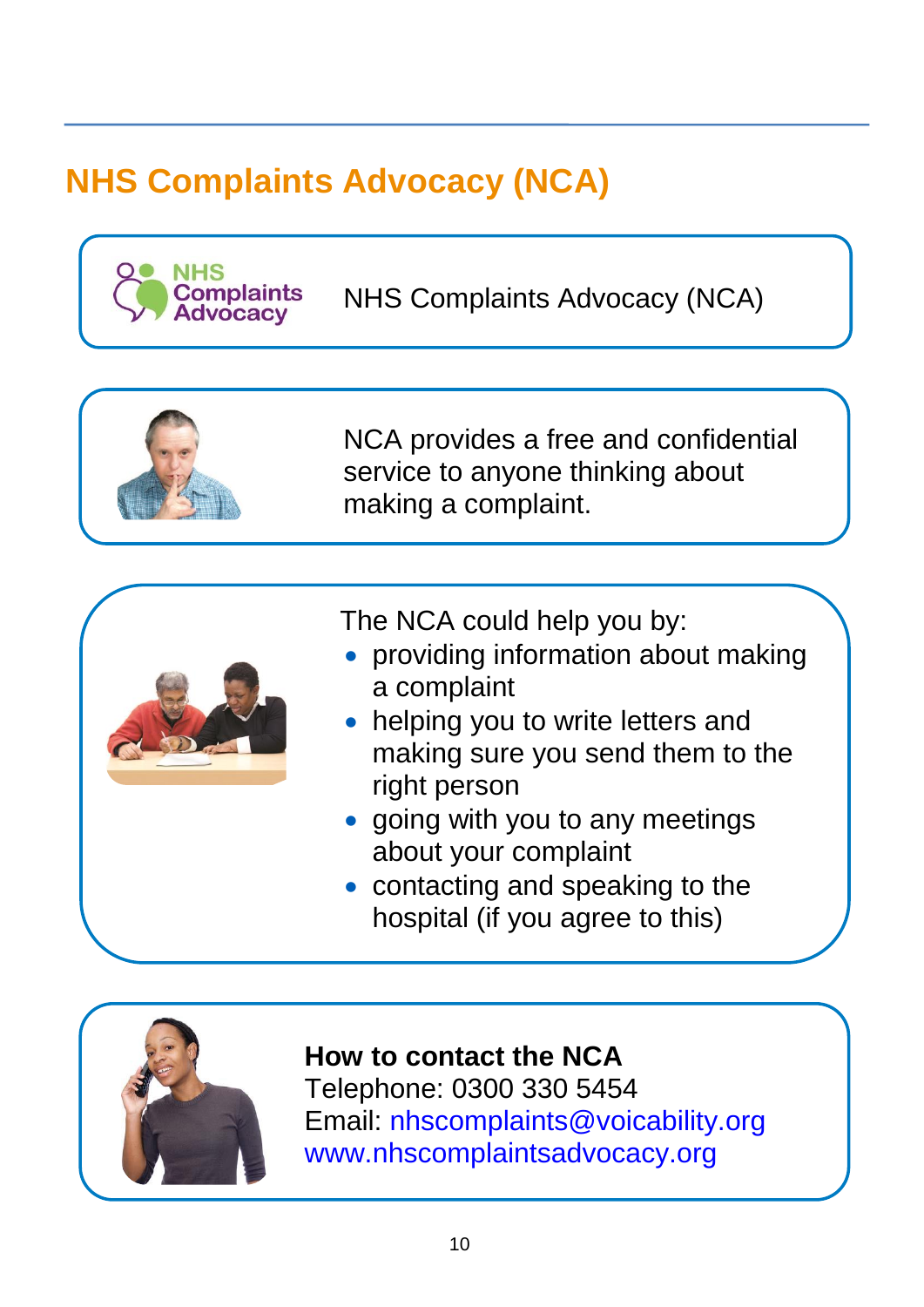### **What happens next?**

- someone will look at your complaint
- we will write to you within three working days of starting our investigation
- or we might telephone you or email you to talk about the best way to help
- we will telephone you or write to you again once we have finished a full investigation



If your complaint is complicated, we may want to meet to discuss your concerns.

We call this a local resolution meeting (LRM).



If you remain unhappy after we have investigated your complaint, please speak to the complaints manager who can tell you what else you can do.